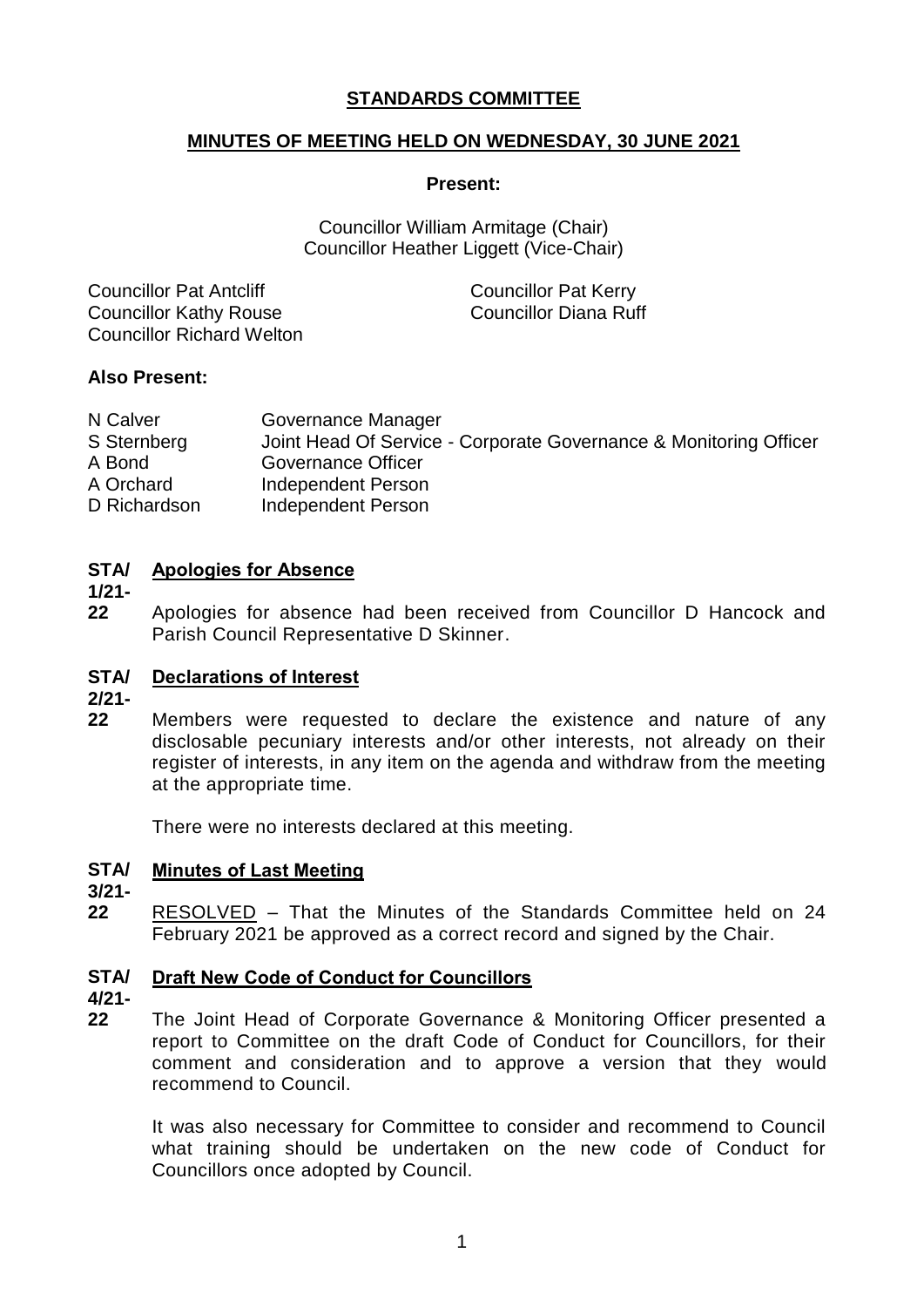Committee was informed that under "Details of Proposals or Information" paragraph 2.2 of the report; that it would be changed so that it clearly reflected that members may remain to speak and vote on a matter if they do not meet the tests to declare a significant interest.

Committee heard that Councillors had an obligation to attend Essential Training within areas such as safeguarding and Equalities & Diversity, as well as for certain committees such as Planning and Standards.

Members enquired as to any potential sanctions for failing to attend essential training and heard that the Council could not legally enforce training but the individual political groups could decide to exercise discipline over their membership and remove members from their roles on committees but the Council was unable to do this. The Monitoring Officer had written to the Secretary of State but no change in the legislation would be forthcoming.

Although the Council was unable to legally enforce members to attend essential training, including it on the Code of Conduct highlighted what was expected of Members.

There was a consensus that the political groups should be asked to honour the agreement to attend essential training and Members raised the point that attendance of non-essential training should be left to the discretion of individual members. The Governance Manager informed Committee that a responsibility to monitor attendance of training had been included in the last Terms of Reference review and would be coming to future Standards Committee meetings.

Turning to the Code of Conduct the Committee requested that the complaints process be made simpler and heard that a review into this would be undertaken. It was also noted that there was no obligation to report complaints to political groups.

The Monitoring Officer indicated that she would look at adding some examples to the section on "Register and Disclose my Interests".

The Committee were asked their preference on the best way to inform all District Councillors of the contents of the new Code of Conduct for all Councillors and to enable them to ask questions on its contents. One way of doing this would be delivering a presentation to Council on the contents as part of the referred item from Standards Committee. Alternatively, a separate session could be arranged for Members. It could also be useful to have a briefing note explaining the differences.

The Chair and Monitoring Officer would write to the Chairs of Parish and Town Councils following adoption by Council and recommend their adoption of the North East District Council Code of Conduct for Members. This would be particularly relevant when some Parish Councils have a code, the contents of which are solely the Nolan Principles. It was also suggested that a training session for Parish Councils could take place during the District Parish Liaison Group.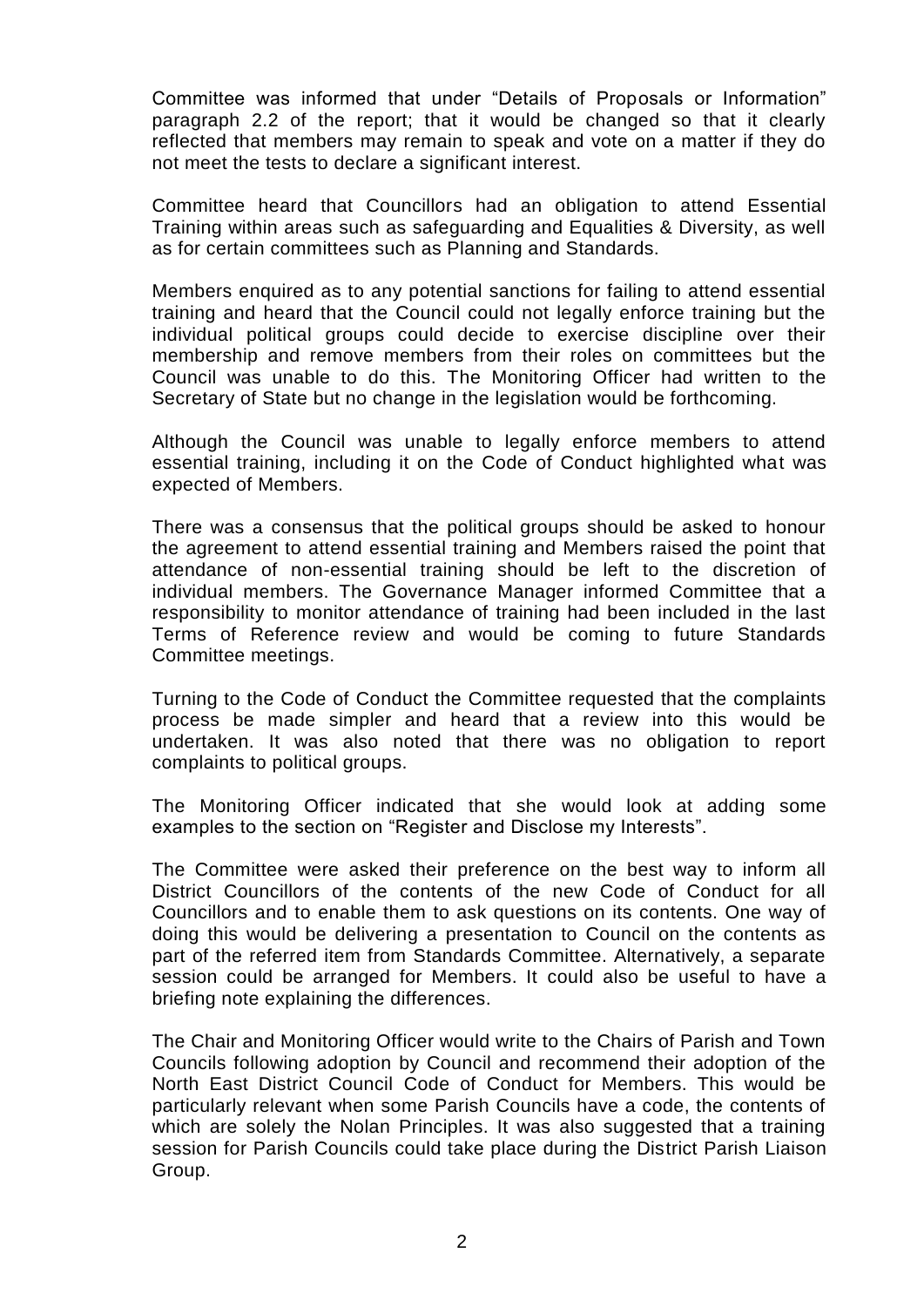It was noted that certain members had found previous training sessions to be unsatisfactory.

Committee indicated their approval for District Councillors to be notified of changes to the Code of Conduct for all Councillors during a meeting of Council.

# RESOLVED

- (1) That Members recommended to Council adoption of the draft Code of Conduct for Councillors as discussed within the meeting.
- (2) That training for all District Councillors on the new Code of Conduct for Councillors should be delivered at Council.
- (3) That Members request for the Monitoring Officer to write to Parish and Town Councils recommending that they adopt the Local Government Association Model Code of Conduct for Councillors.

#### **STA/ Review of the Constitution - Part 1**

**5/21-**

**22** The Standards Committee considered a report which set out areas for review within the Council's Constitution for consideration by the Standards Committee prior to submission as part of the review of the Constitution to Council for adoption.

The Committee was asked to give consideration to the following proposals outlined in Appendix 1 to the report.

# (a) Questions by Members

The Committee was asked to consider a change to the Constitution which would provide provision for Members to withdraw a question which had been submitted, accepted and published, up to 24 hours in advance of the meeting.

Committee had a discussion over the proposed time limit and decided that it would be more appropriate to allow Members to withdraw a question at any point up to the morning of the same day on which the meeting was due to take place. This would all for greater flexibility prior to the meeting.

## RESOLVED

- (1) That the deadline for submitted, accepted and published questions to withdrawn would be on the morning of the same day that the meeting is due to take place.
- (2) That the proposal be approved and submitted to Council.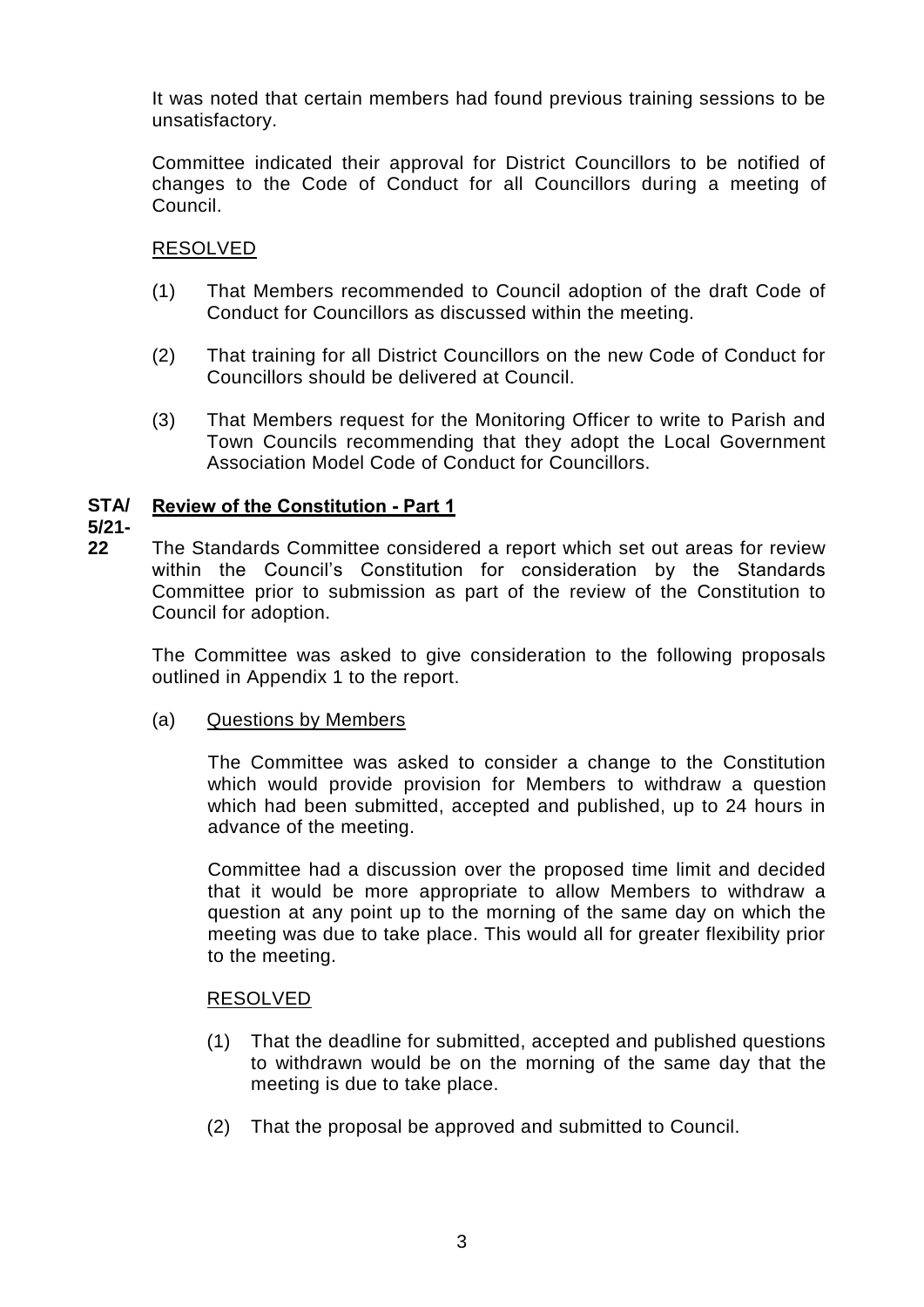### (b) Debt Write Off

The Committee was asked to consider a change to the Constitution that would increase the limit of bad debts that could be written off from £3,500 to £7,500.

Members heard that the proposal had not been through the Audit Committee but that the Section 151 Officer had been consulted.

There was a consensus that the limit should be increased to £5,000 rather than the proposed £7,500.

### RESOLVED –

- (1) That the limit of bad debts able to be written off be increased from £3,500 to £5,000.
- (2) That the proposal be approved and submitted to Council.

### (c) Delegation Scheme Amendments

The Committee was asked to consider a change to the Constitution that would add some missing statutory matters into the Proper Officer Provisions within the Scheme of Delegation.

Members heard that the statutory matters related to provisions required for the notification and control powers from transmissible diseases which are given to Proper Officers within the Public Health (Control of Diseases) Act 1984 and Public Health (infectious Diseases) Regulations 1988.

The Proper Officers would use these powers and act upon Government instruction.

RESOLVED – That the proposal be approved and submitted to Council.

### (d) New JSCC TORs

The Committee was asked to consider the Terms of Reference for the proposed JSCC which would replace the JCG.

"Sides" were no longer mentioned in order to create a committee of persons working together to decide on and resolve issues. The proposed Committee would also include non-Union staff for representation to reflect the views of the workforce as a whole.

Formalising these meetings would also allow for decision makers to have a rounded context of matters before them through accurate reports published within legal deadlines.

The JCG had previously been consulted and had no major concerns with the proposed arrangements. Some concerns were raised by